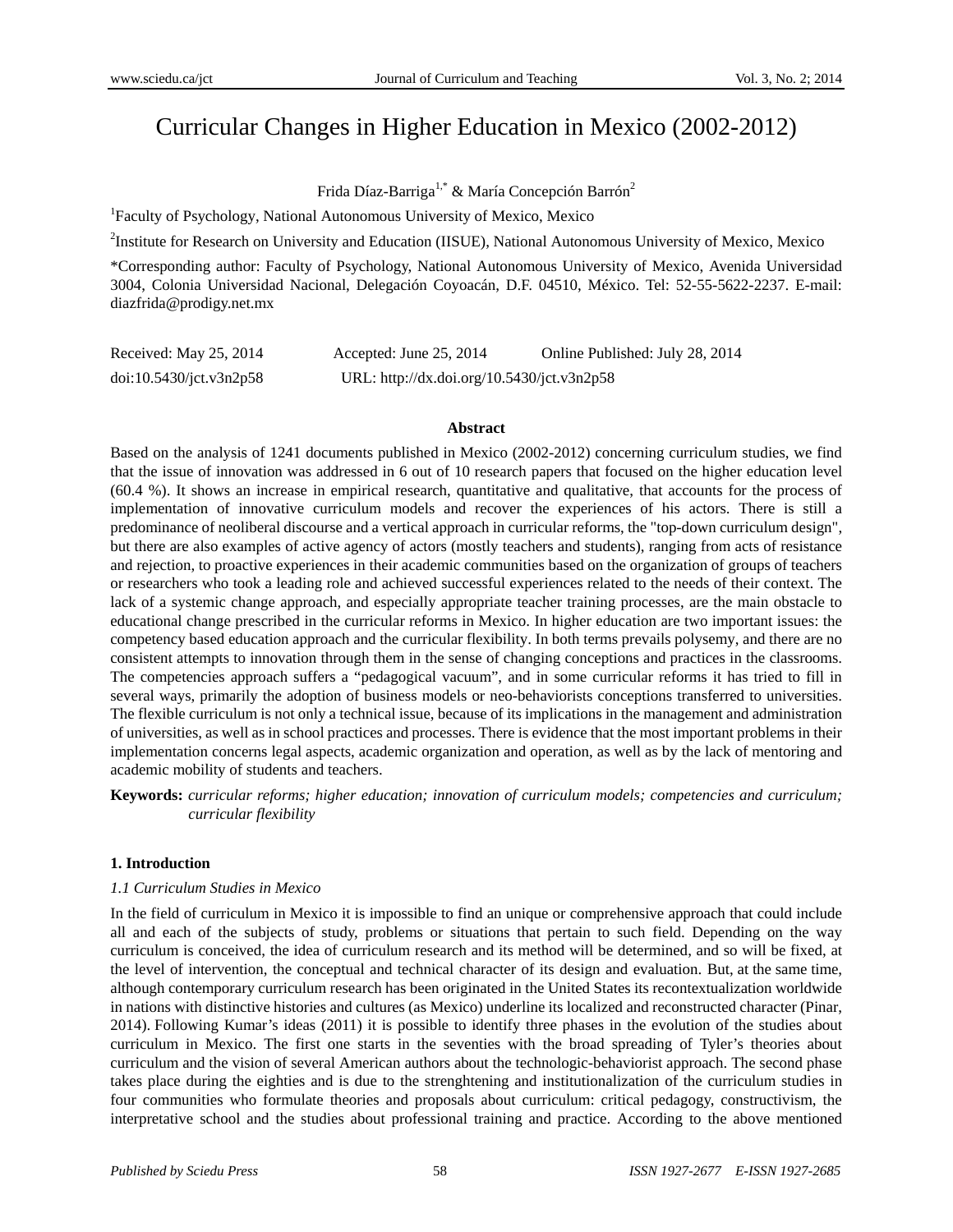author, the third phase starts in the nineties and is characterized by the globalization processes of curriculum reforms and models, and also by the neoliberal notions of innovation and accreditation, whereas at the same time the discourse of postmodern and post-structuralist curriculum theories is gaining ground in academic settings. So, it can be said that curriculum studies in Mexico – as in many other countries- have entered a stage of internationalization and that interest in curricular reforms centered on the theme of innovation is the most prominent. In this last stage of internationalization several authors found important strains between the global, national and local spheres (García-Garduño, 2011; Pinar, 2014). Thus, we assume the existence of a tension between global trends and situated character of curriculum studies in our country.

By taking into account the evolution of curriculum studies in Mexico, we agree with García-Garduño (2011), who says that this field of research is characterized by processes of acculturation and satellization. This is because it has happened subordination and assimilation in Mexico regarding the ideology and theories on curriculum from other countries, mainly United Sates and to a lesser extent Spain, France and Great Britain. However, at the same time, there are also *hybridization* processes, since structures and practices that stem from diverse origins can combine in order to create new entities in a kind of crossbreeding process which is never free from contradictions and exclusions. In this area is that we place the current interest in the discourse of innovation in curriculum and teaching educational intituciones, particularly in higher education, as a response to changes in the economy and society of this millennium (Barrón, 2011). But at the same time, we must recognize that although the prevalent discourse is not unique.

From other point of view, important domains of criticism arose from Mexican scholars, with regard to the cultural and ideological hegemony of the neoliberal curriculum approaches upon Latin America and Mexico, concerning the phenomenon of scientific and technological dependence. The main discussion was about the fact that the real function of school is to perpetuate the social inequalities and injustices and to validate the hegemonic ways of knowledge and culture of the domineering groups of society. In the case of the Mexican authors of the critical theories of curriculum, we observe at least during three decades the generation of critical essays and alternative curriculum proposals, focused on discourses of emancipation and liberation. Another important discourse arises from studies in wich the main interest is to analyze the subjective and intersubjective meanings informed by the teachers, students and authorities, in this sense, they are studies that try to get to the bottom of the interpretation that people have about their own experience related to curriculum. In the case of several interpretative studies, curriculum is studied taking as analysis unit the "texts" and discourses generated by the actors, and therefore the interest is to observe how the identity construction process takes place in them (Díaz Barriga, 2014). Many of these studies show the contradictions of policies and innovative projects of education authorities in turn. Mainly, ignorance of the conditions under which educational institutions operate, prevailing methods of instruction, teachers training models and the lack of systemic changes appear recurrently (Díaz Barriga, 2010).

## *1.2 Purpose if this Article*

Considering these trends and processes, in this article we will attempt to present the analysis of curriculum studies in Mexico concerning the topic of innovation during the most recent decade (2002-2012). Our purpose was to identify what is meant by innovation of curriculum and the instructional models considered. While talking about the education system as a whole, we focus on higher education, because it is where there is more research. Also, we try to identify the research results about the role of teachers and students to the curriculum reforms and the conditions that they report in their schools that facilitate or impede educational change.

# **2. Method**

#### *2.1 Type of Research*

We conducted a state of knowledge: a study which aims to select, sort, organize and describe the scientific production in a specific area, providing an overview of it (Mardones & Ursúa, 2003). With the intention of a systemic view, the findings were analyzed using a mixed method research -qualitative and quantitative- (Creswell & Plano-Clark, 2010).

This study is based on the analysis carried out with the support of the Mexican Council for Educational Research (Consejo Mexicano de Investigación Educativa, COMIE) that takes into account the situation in the eighties and nineties concerning curriculum studies in our country (Díaz Barriga, Barrón, Carlos, Díaz Barriga, Torres, Spitzer & Ysunza, 1995; Díaz Barriga & Lugo, 2003). We can say that in relation to the previous two decades, production in the field of curriculum studies has increased significantly. In absolute numbers, in the eighties we were able to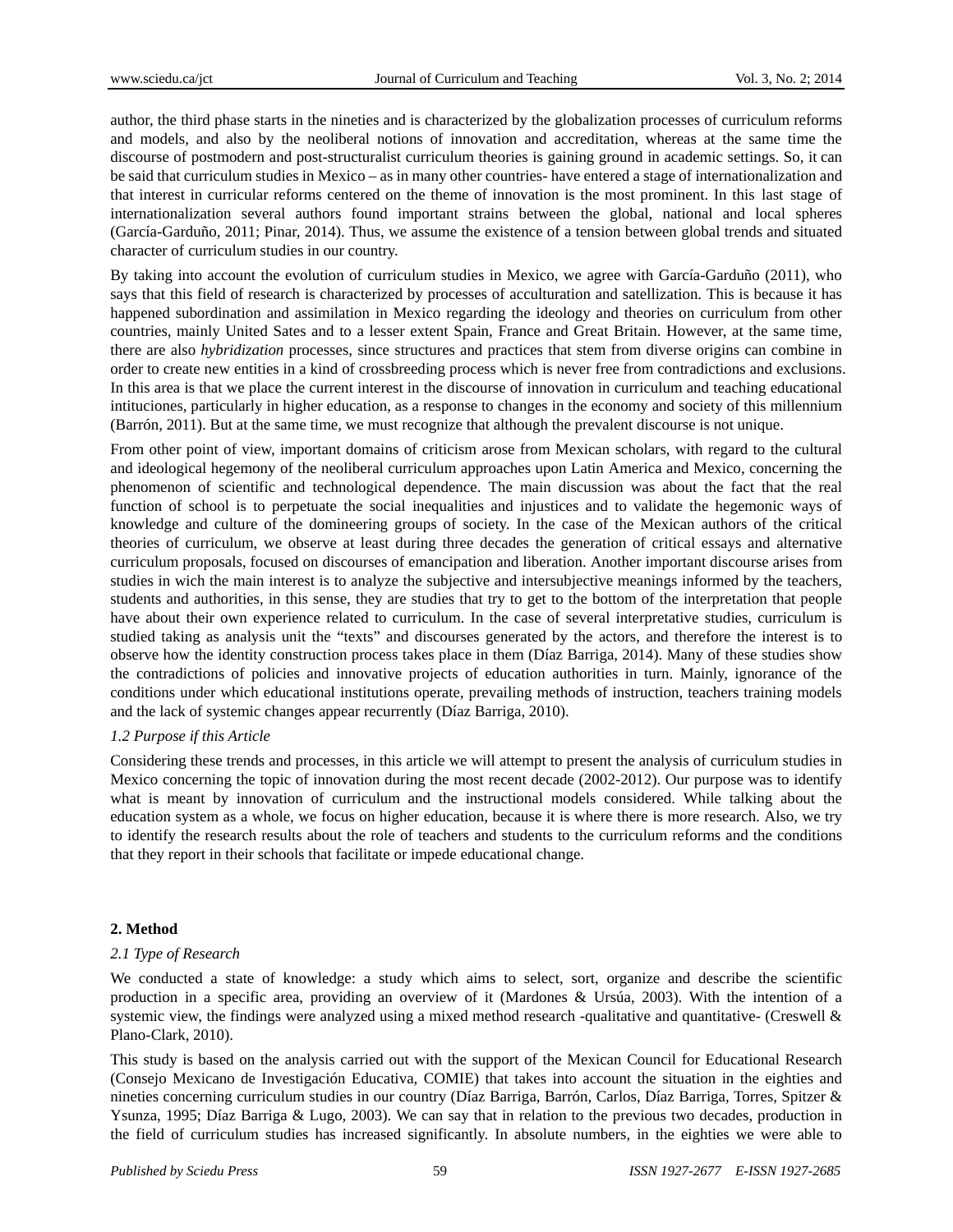retrieve and analyze 235 documents, in the nineties were 719, and in the first decade of this millennium, we recovered 1241 (Díaz Barriga, 2013).

#### 2.2 Production Analyzed

We proceeded to an exhaustive search of refereed publications in digital databases appeared in the years 2002-2012 on the subject of curriculum studies and reforms in Mexico. The writings of Mexican scholars were identified either published in the country or by foreign publishers. We take into account books and book chapters of recognized scientific editorials; research journals; graduate theses or doctoral dissertations; and papers presented by Mexicans in national and international conferences on curriculum studies.

Out of 1241 total documents (books, chapters, articles, theses, papers) published about diverse matters related to curriculum studies, 762 tackled the problem of curriculum innovations; this means that the matter of curriculum innovation covered 61.4% of the production in the first decade of the 21st century. The authors of this article took on the task of analyzing 762 papers on curriculum innovation to identify a number of trends in them. In the next section we present a quantitative analysis of the curricular production on the subject of curriculum innovation in the preceding decade and then review some trends in Mexico. We analyze the type of production, type of research, topical and educational level at which the papers selected are focused on curricular innovation.

#### 3. Results

#### 3.1 Ouantitative Analysis of Curriculum Production

We must emphasize that the database about curriculum innovation and the information we shall deal with are made up of works published by Mexican authors or authors who reside in Mexico, although the documents (books, articles, papers, theses, chapters) can be published either in foreign or national journals, this means that we are talking about the Mexican production about this subject.

As regards the *production type* that have been generated about innovations, Figure 1 shows that many papers have been presented in conferences and congresses (392), many of them exhibiting how innovations actually work when put into practice in the classroom; the chart also highlights the quantitative importance of books and articles published by Mexican authors in national and foreign reviews (174), and in our opinion it is very significant that, if we take into account the 73 books and 74 book chapters about this matter, we reach an average of 7 works a year. With regard to the amount of thesis or dissertations that have been gathered, we are sure that the production was actually more important than what we could record, since not all the higher education institutions have digitized versions of those theses and therefore we could not access those materials, but even taking into account these limitations, 41 postgraduate theses is a significant amount, since the result expressed an average of 4 theses a year about curriculum innovations. The institutional documents we could gather were 8, a number we consider important to account for the curriculum reforms or the educational models regarding the guidelines that are pointed out about innovations.





With respect to the kind of research or study that has been reported in the documents that have been classified as innovation matters, we observed the following numbers: 206 empiric, quantitative or qualitative research reports, which means 27.03% of the production about curriculum innovation; this points out a difference with the previous decade, in which most of the studies about curriculum development consisted in proposals and models. We also found 204 articles about theory, critical analysis or literature review, which in percentage remains more or less the same as in the nineties,  $26.77\%$ .  $20.47\%$  of the studies that were published are intervention experiment reports (156), whereas the subject of curriculum innovation models and proposals (122) reaches 26.40%. The works in which authors are proposing reflections about curriculum innovation were  $74 (9.71%)$ . In Figure 2 we present this information.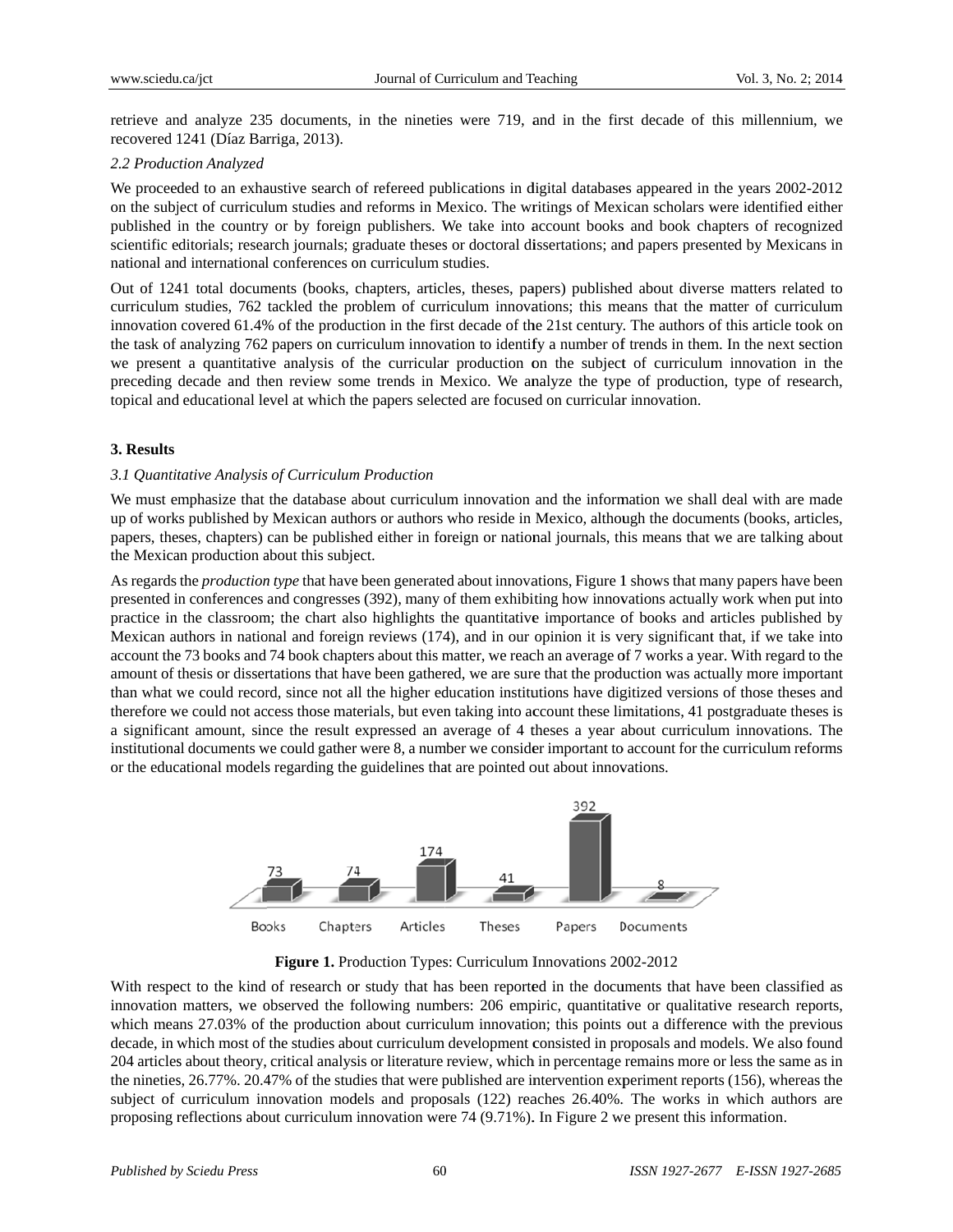

Figure 2. Research types: Curriculum Innovations 2002-2012

If we take into account the study level the documents about curriculum innovation deal with or to which they are addressed, we keep finding the same tendency we could observe in the states of affairs of the eighties and nineties, *i. e.* that most of the production deals with higher education, either professional or university education (460 documents, which means 60.40% of all the works on this subject). About early education we only found one work  $(0.1\%)$ , and for adult education 4  $(0.5\%)$ . 7 documents dealt with pre-school  $(0.9\%)$ , 24 with primary  $(3.1\%)$  and 21 with secondary education (2.8%), which gives for basic education a total amount of 52 documents, 6.8% of the production about curriculum innovations.. 65 works tackled high school matters (8.5%) and 25 postgraduate (3.3%). With respect to the studies that take innovations in a general way or deal with diverse educational levels, we could find 153 of them (20.3%). Figure 3 illustrates this information.



Figure 3. Educational Levels: Curriculum Innovations

We also delimited a whole of subtopics in curriculum innovations and propose the following classification with the respective results (number of documents/percentage). Note that a quarter of the studies tackled the subject of compentences (see Figure 4):

- Incorporation of the competency-based approach (193/25%).
- Use of the new Information and Communication Technologies (ICT) (122/16%).  $\bullet$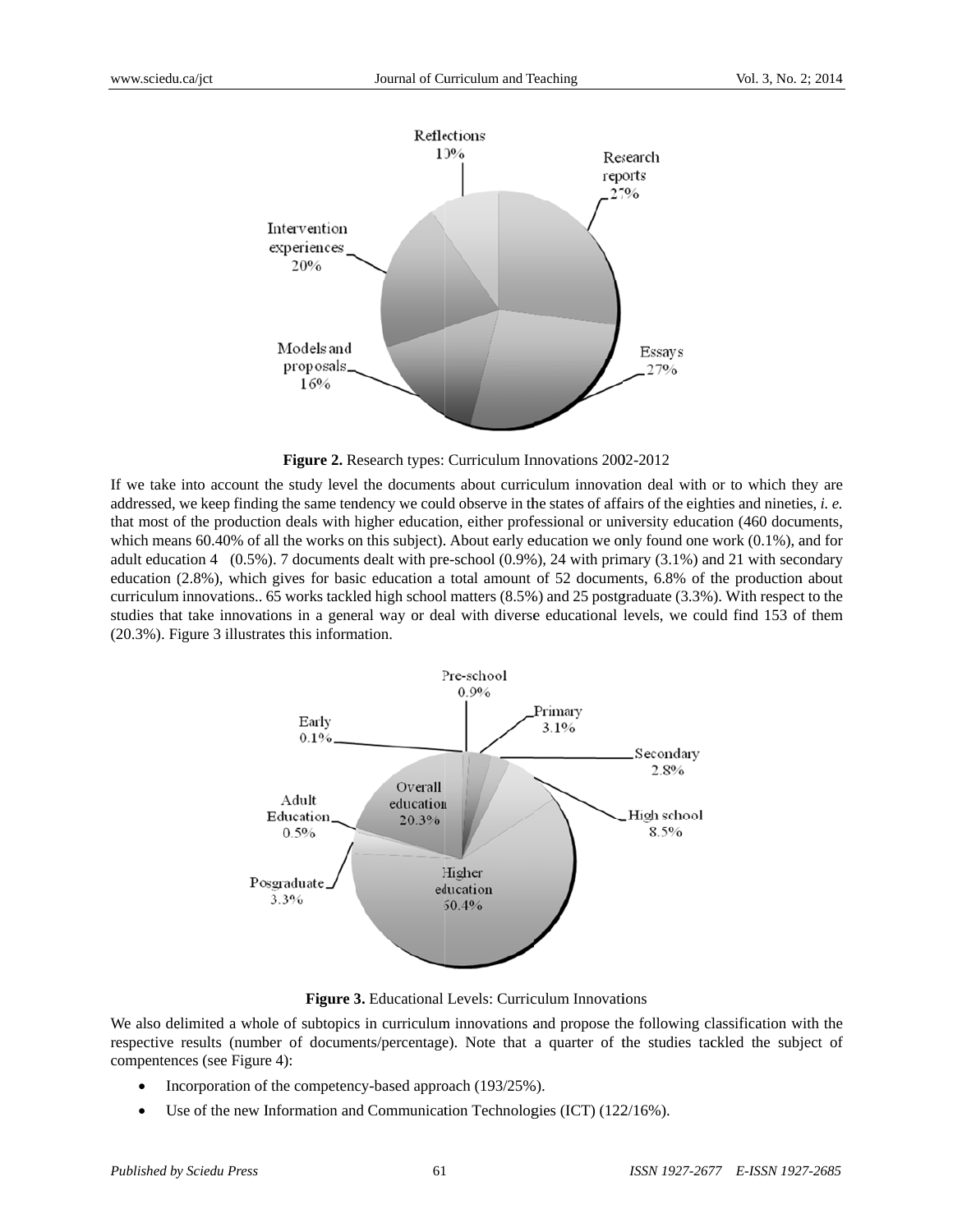- Curriculum flexibility (51/7%).
- Cross-disciplinary topics (education to values, citizenship, environment) (50/6%).
- Approaches that focus on the student's learning (tutorships, problem-based learning, projects, case studies, linking, on-site training activities, etc.) (122/16%).
- Professional training and curriculum structure (112/15%).
- Proposal or analysis of curriculum innovation educational models (77/10%).
- Curriculum innovation and teachers' training/practice (35/5%).



Figure 4. Subtopics: Curriculum Innovations 2002-2012

# 3.2 Qualitative Analysis: The Dynamic of Mexican Curriculum Innovation

As we said yet, the aspect that most contributed to clarify and improve the understanding to the analysis of the production about curriculum in the last decade (2002-2012) was the identification of what we called *innovating* curriculum models (modelos curriculares innovadores). It is important here to highlight that with the implementation of the far-reaching curriculum reforms in the whole educational system, since the nineties the term *innovation* used to be associated to the design and implementation of new curriculum models and the operationalization of new methodological prototypes and strategies for teaching and assessment. From the perspective of the education authorities, but also of many authors, this alleged innovation had as purpose to meet the demands that Mexican education would face before a complex and increasingly globalized society, the so-called knowledge society. They also thought that the incorporation of certain innovating models proceeded not only from the apparent need for change in local educational institutions, but that it had been preceded by international trends in educational reform matters and had been promoted by policies that have arisen from national and international organizations not only belonging to the educational sector, but also to the economic and business environment, policies that depended openly on proposals directed to quality assessment, certification and accreditation or assessment related to the financing of education.

We therefore observed that the main support of the educational reforms is the hegemonic discourse about the society's entry to the information society and to globalization. It is also necessary to take into account that there are significant categories in order to understand this evolution, such as the categories of García-Garduño (2011) presented previously. As already stated, the author talks about *acculturation* and *satellization* processes of the curriculum field, and this because at some time Mexico undergoes some subordination and assimilation to the way of thinking and ideology about education of other countries. There are also *hybridization* processes, since structures and practices that stem from diverse origins can combine in order to create new entities. At the same time, this author introduces the category of *cosmopolitanism* that refers to the defense of emerging spaces, of new cultural and social configurations and, within the field of curriculum, can be related to the multicultural perspectives, the openness to diversity and the balance between local and universal values. Consistent with these notions, we find the existence of tensions, contradictions and exclusions between the discourse of curriculum reform from the point of view of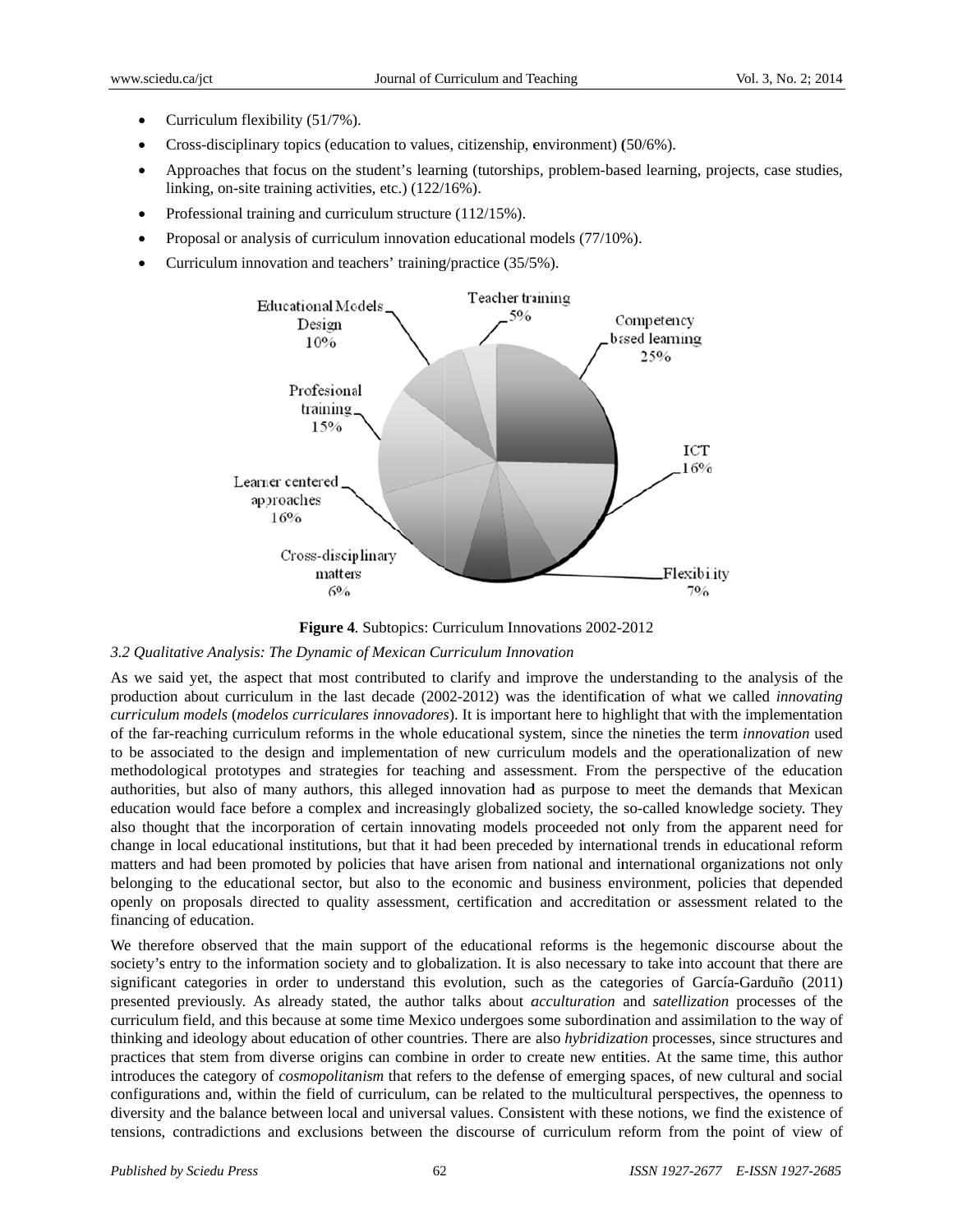international organizations and national authorities, as opposed to the ideas and realities of many educational communities.

Alicia de Alba (2007) asserts that if we analyze the national and regional development indices, the results of those curricular reforms are very poor, and even negative. The point is in her opinion the lack of social project within those reforms and the idea that "innovation", independently of the project to which it is linked, necessarily implies an improvement of the society and education. She questions the hegemonic discourse of the so-called knowledge society and, in any case, suggests that what we need is to reach the plural notion "knowledge societies" ("sociedades de conocimientos"), adjectivized with "critical innovation" and "alternative globalization". This kind of innovation only will be possible if we address the existing tensions that stem from the local, singular contexts, in the way of thinking and making curriculum.

Some of the research works we analize deal with the dynamics of the curriculum change processes and the role played by the actors in those changes (Andrade, 2011; Cisneros & Robles, 2011; Plazola & Rautenberg, 2009). In all those works the authors report complex processes, never completely free of contradictions and significant strains, where the social and institutional position of the actors and the institutional conditions make possible to explain how people accept or reject the curriculum changes and the innovating proposals. They even report a curriculum change process in higher education within the country's most important university that, although it was seemingly advanced, was completely thwarted because of the polarization between the working teams and the pressure from the authorities that the thing "should remain how they were" ("mantener las cosas como estaban", Silva, 2007, p. 17).

Plazola and Rautenberg (2009) start from the assumption that was already accepted a few decades ago: *the curriculum change is more than a technical assembly*, because as a social project it must be conceptualized and analyzed from the point of view of the institutional micro-politics. The change in curriculum structures constitutes a *perturbing intervention* action, since it mobilizes imaginations, spaces of power, ways of participating and positions within the institution. This authors identify at least four stances: the teachers who are part of the "expert" group and who incarnate the proactive group for change; the collectivity who does not take part in the implementation of change, but does not either resist to it; the group who expresses its resistance and articulates to prevent curriculum change; and finally the collectivity of people who show a certain disposition to curriculum reform but only admit it from their own project and interests.

However, in our country we also find a diversity of successful experiences where it has been possible to promote educational change. It has to do with proactive organization experiences that start from needs and actions which emanated from academic communities or teaching or research groups who assumed a leading role and achieved to consolidate successful curriculum projects, whose success has to do with its association to the needs of its context. An illustrative document is the book compiled by Lira and Sandoval (2012), in which they present seven cases as examples of good practices about contextualized training. As regards to higher education experiences, one of them proposes integrated professional competences and puts the emphasis on explaining what are the appropriate teaching and learning methodologies for a competence-based approach from the selected point of view: problem-based learning, project methodology, study case, evidence-based learning, while at the same time considering the importance of the tutorial job in those approaches. They also describe the university training intervention that has been carried out successfully by a Jesuit institution at Guadalajara with two little companies, as a linkage strategy with the productive sector based on the project methodology and the analysis of learning situations. Finally they include the program and methodology of two affective competence-based educational experiences, one of them with teachers who are attending postgraduate studies and the second one centered on the rediscovery of emotion within the classroom, in a technical high school.

All those examples have as overall study framework the analysis of the respective educational reforms and start from the differentiation between the normative prescription and the innovation, that is why it is really necessary to study empirically the teachers' real meaning and performance by means of the inquiry about their actual teaching practices. In general, in examples of good practice in different contexts -many with marginal populations or rural groups- the key factor is to go beyond the hegemonic discourse of the knowledge society and its imperatives. It is more fruitful, while recognizing the existence of global trends, the power to influence from a situated or local viewpoint that addresses the diversity and needs of specific contexts.

#### *3.3 Innovating Models: Competences and Curriculum Flexibility*

As regards the diversity of identified innovating models during the nineties (competence-based curriculum, curriculum flexibility, learner-based curriculum, cross-disciplinary curriculum, amongst others) we do not observe unifying visions or conceptions related to those alleged curriculum innovations. Even if the studies that analyzed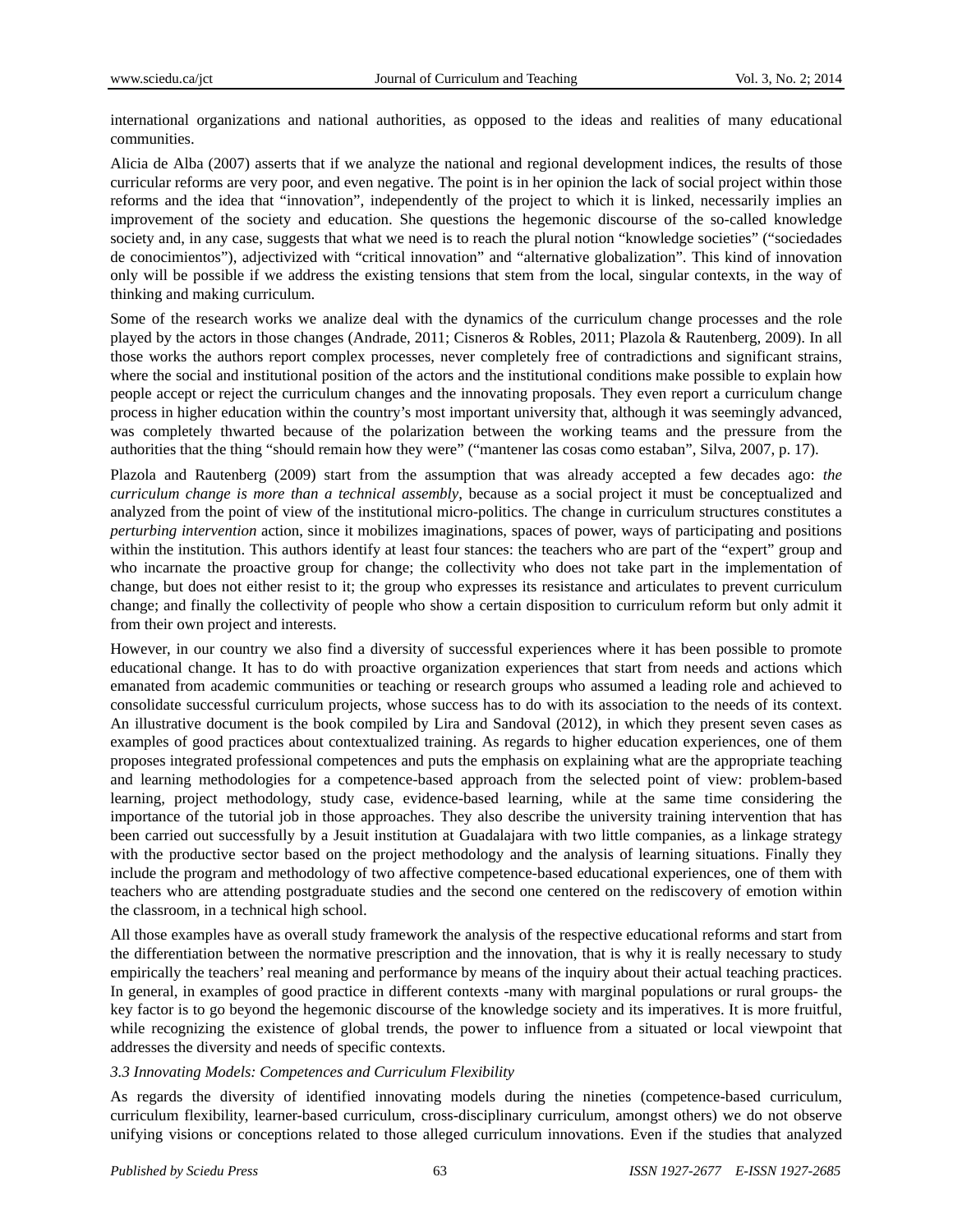thoroughly the concept of innovation itself or reported the curriculum reality in its transfer to the educational institutions, we found that the innovation itself was understood in many different ways. Countless times the curriculum innovation was considered as synonymous with the incorporation of the current educational novelties, without an in-depth reflection about its implications or a clear schedule for its incorporation to the curriculum structures or to the classroom reality, and rather overlooking the educational culture and practices that prevail in a given educational community.

Pursuing the logic of a centered and "upside down" and "outside in" designed curriculum, that has been the overall accepted approach in our educational system since the seventies, many of the innovations kept emerging with a vertical implementation approach, with the authorities or experts imposing to the actors (teachers and students). Only in a few cases innovation was understood as the need for a profound change in social and educational paradigms and practices in an educational community, as a product of the reflection and appropriation of the people involved in that process (Díaz-Barriga & Lugo, 2003; Díaz-Barriga & Barrón, 2012).

For their part, the sociologists who have studied about the matter of curriculum reform and educational change assert that probably the main problem of public education is not the resistance to change itself, but the "presence of many innovations that have been dictated or uncritically and superficially adopted on a fragmented basis" ("la presencia de muchas innovaciones mandadas o adoptadas acrítica y superficialmente sobre una base fragmentada", Fullan & Hargreaves, 1999, p. 23). Because of the lack of a systemic vision and a social project, in many educational reforms there is an obvious risk that the prevailing approach will be utilitarian and technocratic, completely lacking in ethical commitment, which leads to the standardization and diminishment of the professionalization of educational task, to the loss of the educational priorities and to an uncritical adoption of imported fads. Particularly the referred curriculum studies agree that the educational change has to be systemic and not remain on the superficial formal layers. They also agree that the problem of implementing those innovations within the classroom cannot be reduced to the teachers' union conditions or to how their professional exercise affects the process, although both are undoubtedly essential factors.

Since the "innovation historically has been connected with research for the technological development, made conditional to a great extent on the development of economy" ("la innovación en la historia se reconoce vinculada a la investigación para el desarrollo tecnológico, condicionada en gran medida al desarrollo de la economía", Martínez, Toledo & Román, 2009, p. 2), the discourse of innovation stems from the pressure to translate the principles of the new market economy into training strategies, particularly in higher education. In this case, our universities do not fit the model of "innovating entrepreneurial university", but, according to those authors, they have been orienting disproportionately towards the technical and instrumental abilities, to the detriment of a general and solid training. And it is precisely in this direction that the matter of competences in higher education has been understood: the technical and instrumental qualification and training in detriment of a more holistic and sociocultural attitude towards the matter of competences.

The definitions that have been generated during the last decade, and from different points of view, about the concept of competency are very diverse. The term "competence", that emerges in the world of labor was adopted relatively quickly in the field of education, especially with regard to the curriculum design, the training of professionals, the educational assessment and the teaching and learning process. Theoretically and with respect to the redaction of the documents on which the curriculum reforms are based, the most widespread definition of the term competence in our country can be found in authors such as Perrenoud (2004), for whom competence is the possibility to mobilize and integrate different knowledge and cognitive resources when facing an unprecedented situation or problem, since the individual then has to show his/her capacity to resolve complex and open problems in different stages and moments. Nevertheless in practice, when implementing this definition within the classroom what we find are reductionist visions that limit the notion of competence to a "know how to carry out" some proceeding understood as a preconceived plan or routine that consists in following instructions. In many study plans of higher and basic education, the competency derivation consists in a list of tasks or discrete and fragmented actions that result forms the functional analysis of a performance. This last vision, that stems forms the training of professional technicians and of semi-qualified manpower, does not work that well when transferring to professional, higher or even basic education. In diverse studies that have been carried out during the nineties the author highlighted that there is a real confusion and misunderstanding within the school communities not only about the term competence, but also about its implementation in the classroom; this is why it has been possible to conclude that this kind of innovation has generated more strains and resistance than any other amongst teachers and students, and this is why some authors can assert that it conceals "a disguise of change" ("un disfraz de cambio", A. Díaz-Barriga, 2006).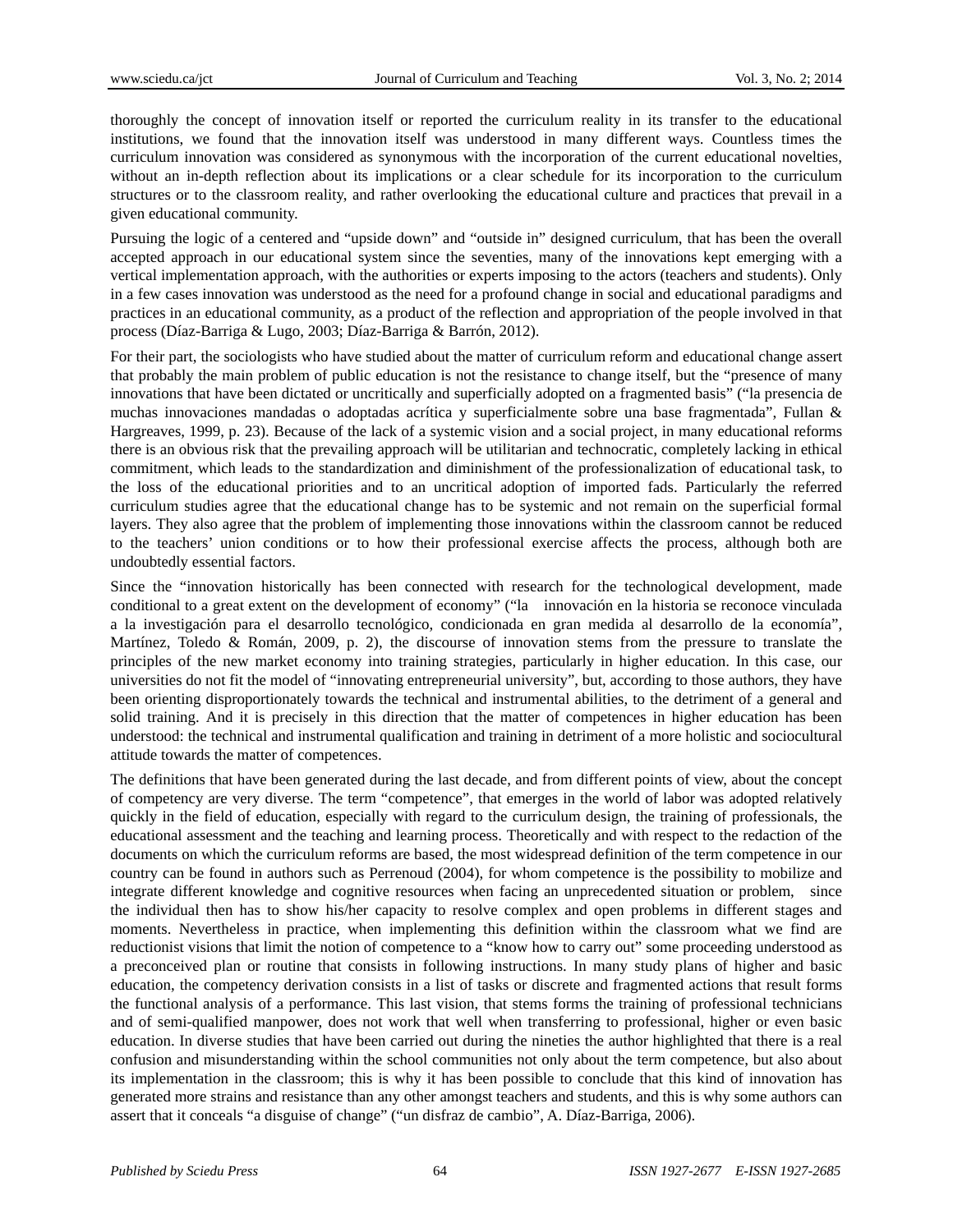In our opinion, what hasn't been understood yet is that in order to teach and learn by competences it is necessary to create didactic situations that allow to place students (or teachers in training/in service) face to face with the tasks they are expected to carry out. It is also necessary for them to achieve and to learn to mobilize the resources they need and to do so based on metacognitive reflection or self-regulation processes. The training programs and objectives, when considered from the point of view of competence-based education, do not lead to terms of static or expository knowledge, but in terms of generative activities and problem-task that the individual in training will have to face. However many programs that are said to be based on competences actually are lists of subjects with disciplinary content, proceedings and attitudes outlines that should supposedly be taught, without raising again the didactic framework and without approaching reality and the problems faced by the university professionals.

One of the aspects that uses to be invoked to characterize the matter of innovation has to do with flexibility as a key term to progress in the curriculum innovation processes, covering times, spaces, tasks, work relations, etc. to learn new professional abilities. Therefore the educational institutions will have to adapt to the needs of the society and to foresee them, and "particularly in developing countries it is urgent to establish new university models more appropriate to the needs and more likely to favor disciplinary and geographical synergies" ("sobre todo en los países en desarrollo es urgente establecer nuevos modelos universitarios más adaptados a las necesidades y susceptibles de propiciar sinergias disciplinarias y geográficas", Medina, 2008, p. 41). For this author, one of the main implications of what we mentioned about the subject of curriculum design is that it is necessary to try a new definition of the traditional curriculum and to redraw the places where learning takes place in order to create "learning environments that are flexible, stimulating and motivating, and able to exceed the limits of standardized curricula, with division by subject, limitation in time and strict pedagogies" ("ambientes de aprendizaje que sean flexibles, estimulantes y motivadores, y que superen las limitaciones de currículos estandarizados, división por materias, limitados tiempos y rígidas pedagogías", Medina, *op. cit.*, p. 44). From a narrow point of view this trend only favors the learning that prepare the individuals to perform in the new entrepreneurial organizations, but from a wider perspective of professional training it should allow for the contact with the social reality, impacting on society as a whole. Martinez (2011) says with regard to the latter that curriculum in higher education must be transformed taking into account the following aspects:

- Flexible and mixed curriculum organizations, between courses/modules and projects.
- Development of diverse competence types.
- Professional practices and stays as part of the curriculum, associated with the reality and the achievement of abilities.
- New ways to assign credits to diverse contents and activities, and new strategies for the recognition and transfer of credits.
- A social service as part of the curriculum.
- Development of an in-service or in situ training.
- Working groups with as purpose to approach processes or problems.

It is obvious that the above-mentioned points necessarily entail a new conception about curriculum structure, with substantial changes in the logic by which the curriculum maps are organized and shaped. Nevertheless we find here a significant strain: if we analyze what they now call in Spanish the "curriculum meshes" ("mallas curriculares") resulting from the last curriculum reform, it is clear that the curriculum structure and organization in practically all levels of the Mexican educational system is still strongly disciplinary, whether it is organized by subjects or by knowledge areas. And although during the last decades the experts have been reporting a tendency for competence-based curriculum, or at least the encouragement of cognitive abilities and specific skills to proliferate, what actually occurs is that the prevailing logic that underlies the curriculum design is still the positivist vision that leads to a non-cross-disciplinary segmentation of the courses, not to an inter- or cross-disciplinary conception of the units or cores of those curriculum meshes. In some cases we observe a kind of hybrid consisting in the traditional disciplinary curriculum structure with the inclusion of courses drawn up according to the cross-content or cross-disciplinary approach or the learner-centered approach. This is why we can assert that rethinking the knowledge epistemology that underlies the curriculum logic is still an open question and that, in this regard, "innovation" hasn't yet fulfilled its duty (Díaz-Barriga, 2010; Díaz-Barriga & Barrón, 2012).

Some of the studies produced during this decade addressed the analysis of the teachers' new role as a *host teacher* in enterprise, a trend that has become increasingly pronounced in academic and entrepreneurial communities and about which there are already experiences that can be reported (Martínez, 2006; Pedroza, 2004; Díaz-Villa, 2005).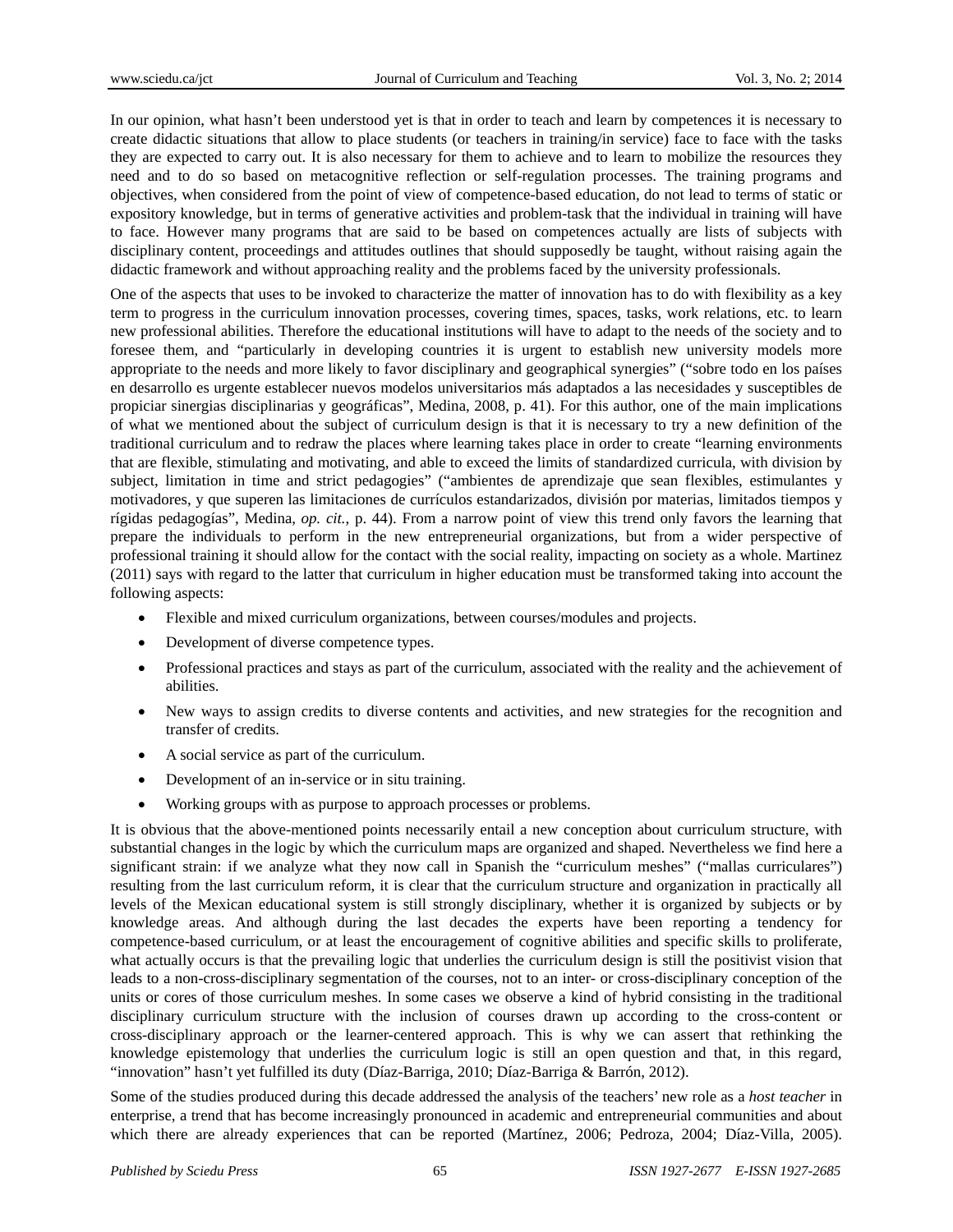Although the need for cooperation between business and university is not new, it is necessary to keep holding a thorough discussion about the intentions and purposes of the current and future university in order to present proposals and alternatives able to define a fair cooperation without any kind of subordination of either parts. Part of the dilemma can be resumed as the need to articulate entities with different times, rhythms and organizational structures and with their own conception of autonomy so that this articulation offers for both parts benefits, or to move forward towards a kind of relationship that can instill the universality of the entrepreneurial culture to the sometimes to locally oriented traditional scientific communities and to the humanistic culture (Barrón & Gómez, 1999; Barrón, 2011).

# **4. Conclusions**

Curriculum reforms in Mexico during the last decade has been marked by the hegemonic discourse of the entrance to the knowledge society and by the incorporation of the managerial neoliberal models which point out elements such as the quality guarantee, the competency-based curriculum design, the accountability and the regulation of the educational system by means of standardized assessments that are condition to the educational funding. From this point of view it seems that the educational policies about curriculum are deriving to some interest to homogenize or to seek equivalence for the school curriculum, in order to make of it some kind of "international curriculum" by means of redefining the competency standards. This represents a major problem if we take into account the great cultural diversity of our country, and also the obvious socioeconomic inequality. But at the same time, and in a contradictory way, the curriculum reforms claim for innovation, for the search of a pedagogical renewal that pretends to recover proposals that emerged in the movement of the active school and of the progressive and experiential education. Similar contradictions can be found in the sphere of the assessment of learning with regard to the school curriculum, since whereas curriculum prescribes authentic assessment within the classrooms, the standardized far-reaching tests (PISA, Enlace) have the most important weight before the institutions and the public opinion.

What we can identify in this state of affairs is a lack in theoretical and conceptual understanding and of appropriation of the innovations by the teachers, who have not been able to get fully involved in collegial training processes or in the development of the curriculum programs they teach. Usually the teachers consider that no appropriate infrastructure is available, neither the needed condition to ensure the transformation process of teaching within the classroom; on of those factors of resistance has been the diversification of roles and academic responsibilities, that disrupt not only their working conditions, but also their professional identity.

The possibilities to make curriculum more flexible and the academic actions that result from it also mean new regulation mechanisms for educational practice, and those lead to analyze and reformulate the university rules, mainly with regard to the monitoring and authorization of actions that stem from the study plans. We can highlight the need to rely on a tutorship program that has been specifically developed for the features of the flexible curriculum structure. This proposal has to come from the institutions itself, and not remain within the boundaries of isolated training courses and workshops for teachers.

In addition to this it is important to mention how difficult it can be to implement any flexibility strategy related to the decision-making processes, since we still lack a real democratic tradition; besides, the academic administrative structures are ruled more by tradition and customs than by the needs for change, in a logic of institutional rationality. As shown throughout this paper, the flexible curriculum organization requires a kind of curriculum an institutional management based on different paradigms, able to deal with a wide range of phenomena, from the new knowledge production forms, based on multidiscipline and interdiscipline to the creation of hybrid degrees and a credit system with opportunities for inter- and intracurriculum and institutional mobility. That is why the matter of curriculum flexibility is not a merely technical issue.

As regards to the competence model, either with respect to the teachers' or the students training in higher education, we usually observe a reductionist look and a lack of understanding and appropriation within the classrooms of the so-called competency-based education, since we don't find yet a real approach in which the students are actually facing relevant situations for the society and their future profession and where they are supplied with abilities to build and rebuild knowledge, to make decisions or to generate solutions.

The curriculum reforms bring about certain technologies for the actors' regulation, and amongst them the most important is the function of the curriculum base documents; *i. e.* the teachers become the readers of those texts, since they act as receptors of the experts' knowledge (Ziegler, 2003). In that way, the base documents of the curriculum reforms are intended to serve as normalization tools for the teaching practices, but they actually do not achieve to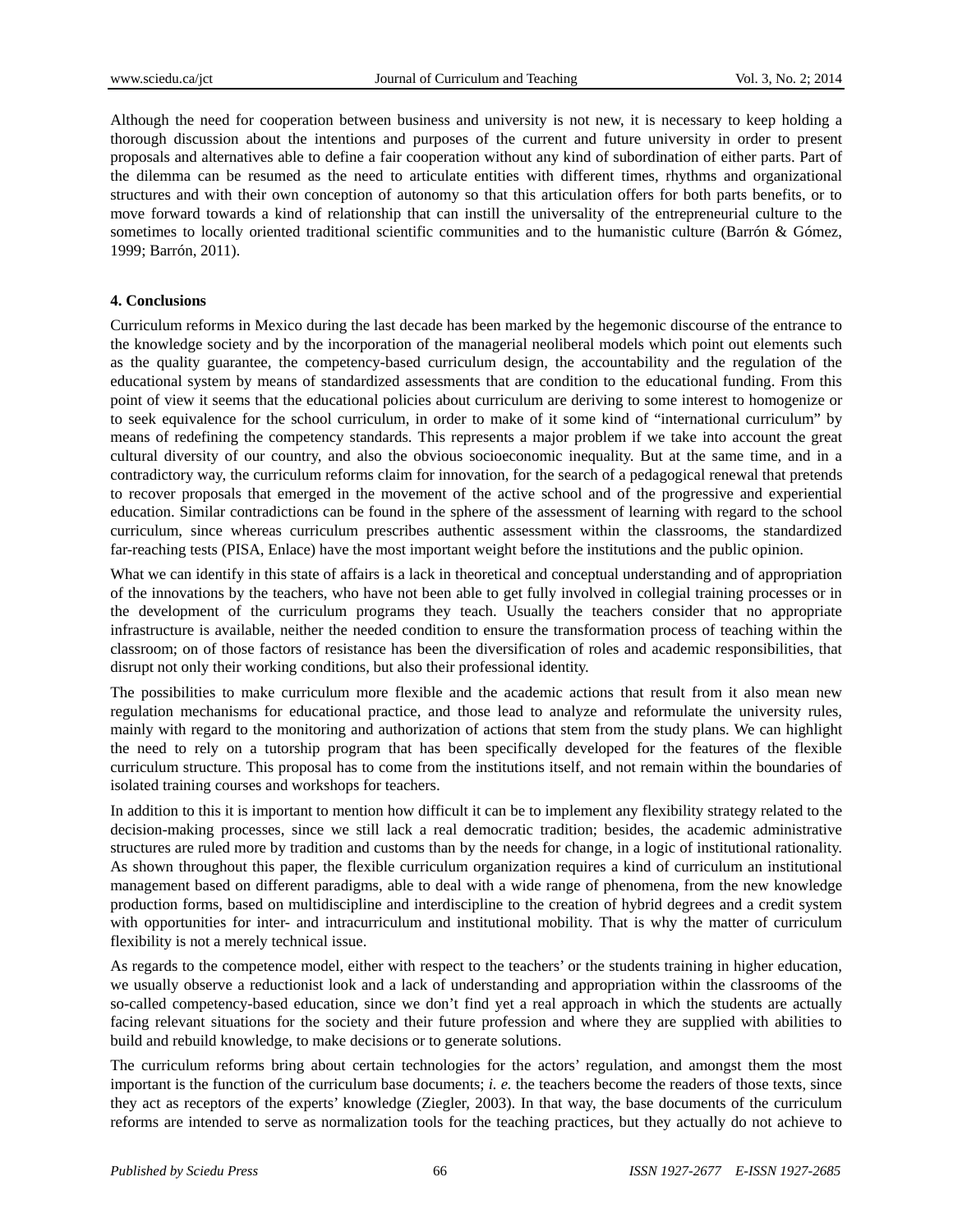have an impact, at least not as expected, in everyday school interaction. That is why a series of educational proposals or models, undoubtedly harmonized with the most promising progresses and trends in subjects related to curriculum and didactics, do not succeed in becoming actual innovations within the classroom, since they do not influence the actors' practices, either because they do not meet their needs and demands or because they do not understand them comprehensively and their cognitive cost is too high for them.

Finally, according to Pinar (2014) certain concepts "reverberates" through the state of affairs in curriculum studies in many countries: globalization, technology, standardized assessment, competencies, and generates specific structures in each country. We need to emphashize historical, cultural and social context to understand nationally and locally aspects at the same time as globalization trends.

# **References**

- Andrade, R. A. (2011). El currículum de bachillerato general por comptencias (BGC) de la Universidad de Guadalajara. In S.C. Hernández, & R.A. Andrade (Comps.). *Aprendizaje y competencias en educación. Visiones y reflexiones* (pp. 15-57). Guadalajara, México: Universidad de Guadalajara.
- Barrón, C. (2011). Professional education in Mexico at the beginning of the twenty-first century. In W. Pinar (Ed.). *Curriculum studies in Mexico. Intellectual histories, present circumstances* (pp.181-206). New York: Palgrave McMillan. http://dx.doi.org/10.1057/9780230337886.0013
- Barrón, C., & Gómez, J. (1999). La flexibilité du curriculum, seule alternative pour la formation professionnelle universitaire*?* Paper read at the AFIRSE Conference "*La educación desde la perspectiva de la globalización-mundialización".* Paris: AFIRSE.
- Cisneros, L., & Robles, S. (2011). El profesor de bachillerato y su visión acerca de las competencias para la acción tutorial. In S. Hernández, & R. Andrade (Comps.). *Aprendizaje y competencias en educación. Visiones y reflexiones* (pp. 187-220). Jalisco, México: Universidad de Guadalajara.
- Creswell, J. W., & Plano-Clark, V.L. (2010). *Designing and conducting mixed methods research*. Thousand Oaks, California: Sage.
- De Alba, A. (2007). *Currículum-sociedad. El peso de la incertidumbre, la fuerza de la imaginación*. México: Plaza y Valdés.
- Díaz Barriga, A. (2006). El enfoque de las competencias en la educación ¿Una alternativa o un disfraz de cambio? *Perfiles Educativos, 38*(111), 7-36.
- Díaz Barriga, A. (Coord.) (2013). *La investigación curricular en México. La primera década del siglo XXI (2002-2012).*  México: Consejo Mexicano de Investigación Educativa (COMIE).
- Díaz Barriga, A., Barrón, C., Carlos, J., Díaz Barriga. F., Torres, R., Spitzer, T., & Ysunza, M. (1995). *La investigación en el campo del currículo. Procesos curriculares, institucionales y organizacionales.* México: Consejo Mexicano de Investigación Educativa.
- Díaz Barriga, F. (2010). Los profesores ante las innovaciones curriculares. *Revista Iberoamericana de Educación Superior*, *1*(1), 37-57.
- Díaz Barriga, F. (2014). Curriculum research in Mexico. In W.F. Pinar (Ed.). *International Handbook of Curriculum Research.* Second Edition (pp. 329-350). New York: Routledge.
- Díaz Barriga, F., & Barrón, C. (2012). Educational innovation and curriculum reform in Mexico. *Transnational Curriculum Inquiry, 9*(2), 67-81. Retrieved from http://ojs.library.ubc.ca/index.php/tci/article/view/183765/183737
- Díaz Barriga, F., & Lugo, E. (2003). Desarrollo del currículo. In A. Díaz Barriga (Coord.). *La investigación curricular en México. La década de los noventa.* Collection: La Investigación Educativa en México 1992-2002, vol. 5, cap. 2, pp. 63-123. México: Consejo Mexicano de Investigación Educativa (COMIE).
- Díaz-Villa, M. (2005). Flexibilidad y organización de la educación superior. In R. Pedroza, & B. García (Comps.). *Flexibilidad académica y curricular en las Instituciones de Educación Superior* (pp. 63-117). México: Porrúa.
- Fullan, M., & Hargreaves, A. (1999). *La escuela que queremos*. Buenos Aires: Amorrortu.
- García-Garduño, J. M. (2011). Acculturation, hybridity, cosmopolitanism in Ibero-American curriculum studies. In W. Pinar (Ed.). *Curriculum studies in Mexico. Intellectual histories, present circumstances* (pp. 137-163). New York: Palgrave McMillan. http://dx.doi.org/10.1057/9780230337886.0011